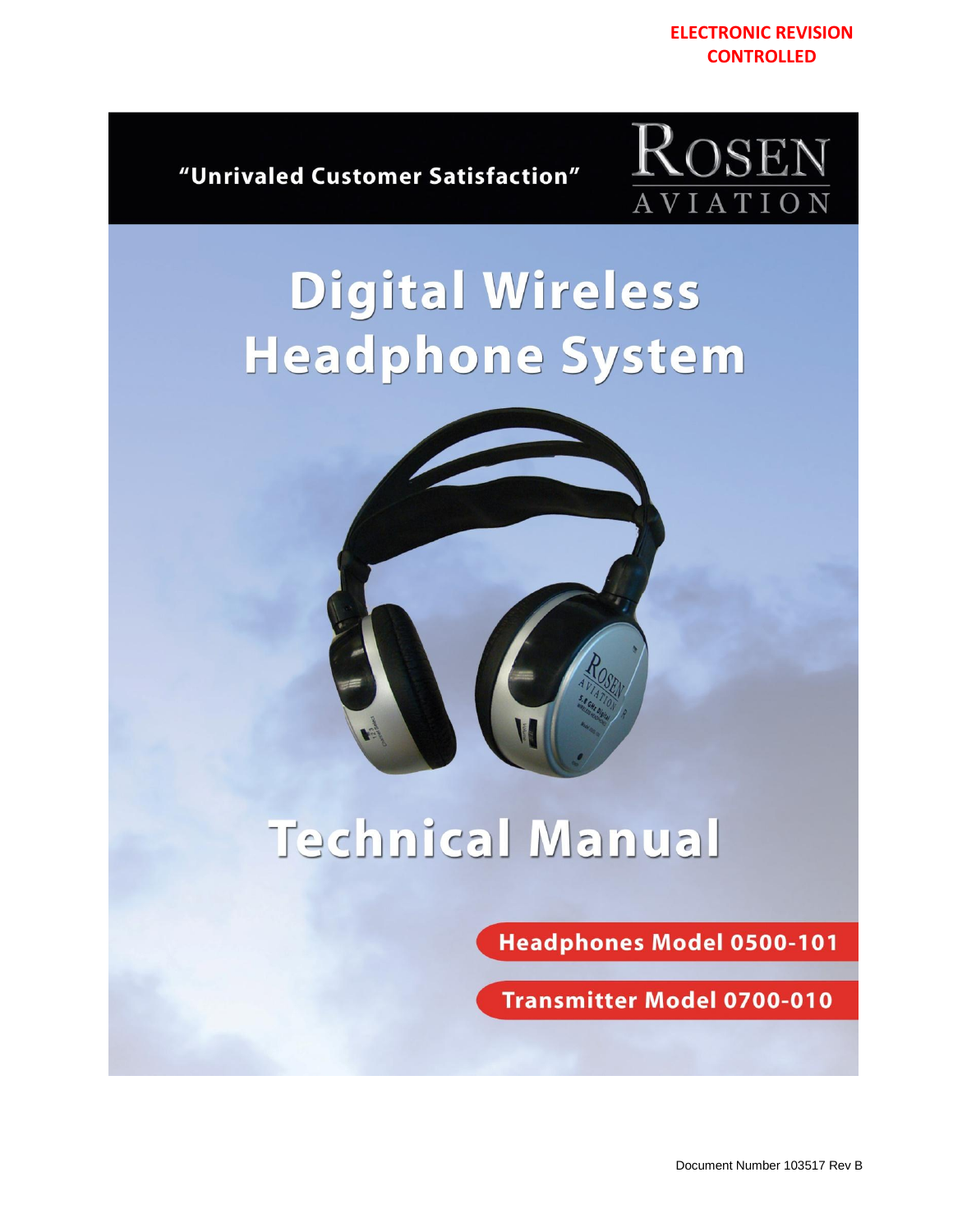#### *Technical Manual, Digital Wireless Headphone System* **© 2009 by Rosen Aviation, LLC**

#### **All Rights Reserved**

The information contained herein is proprietary to Rosen Aviation, LLC. No part of this publication may be reproduced, transmitted, transcribed, stored in a retrieval system, or translated into any language in any form by any means without the written authorization from Rosen Aviation, LLC, except as allowed under copyright laws.

#### **Disclaimer of Liability**

The information contained in this document is subject to change without notice. Because we are continually improving and adding features to our products, Rosen Aviation, LLC reserves the right to change specifications without prior notice. Rosen Aviation, LLC shall not be liable for technical or editorial errors or omissions contained herein.



Rosen Aviation, LLC 1020 Owen Loop South Eugene, OR 97402 541.342.3802 888.668.4955 Fax: 541.342.4912

[www.rosenaviation.com](http://www.rosenaviation.com/)

**Document Number: 103517** Revision: A

Template: 4.2.3-6-FM; Revision A; 16 May, 2005 **Page 2 of 10**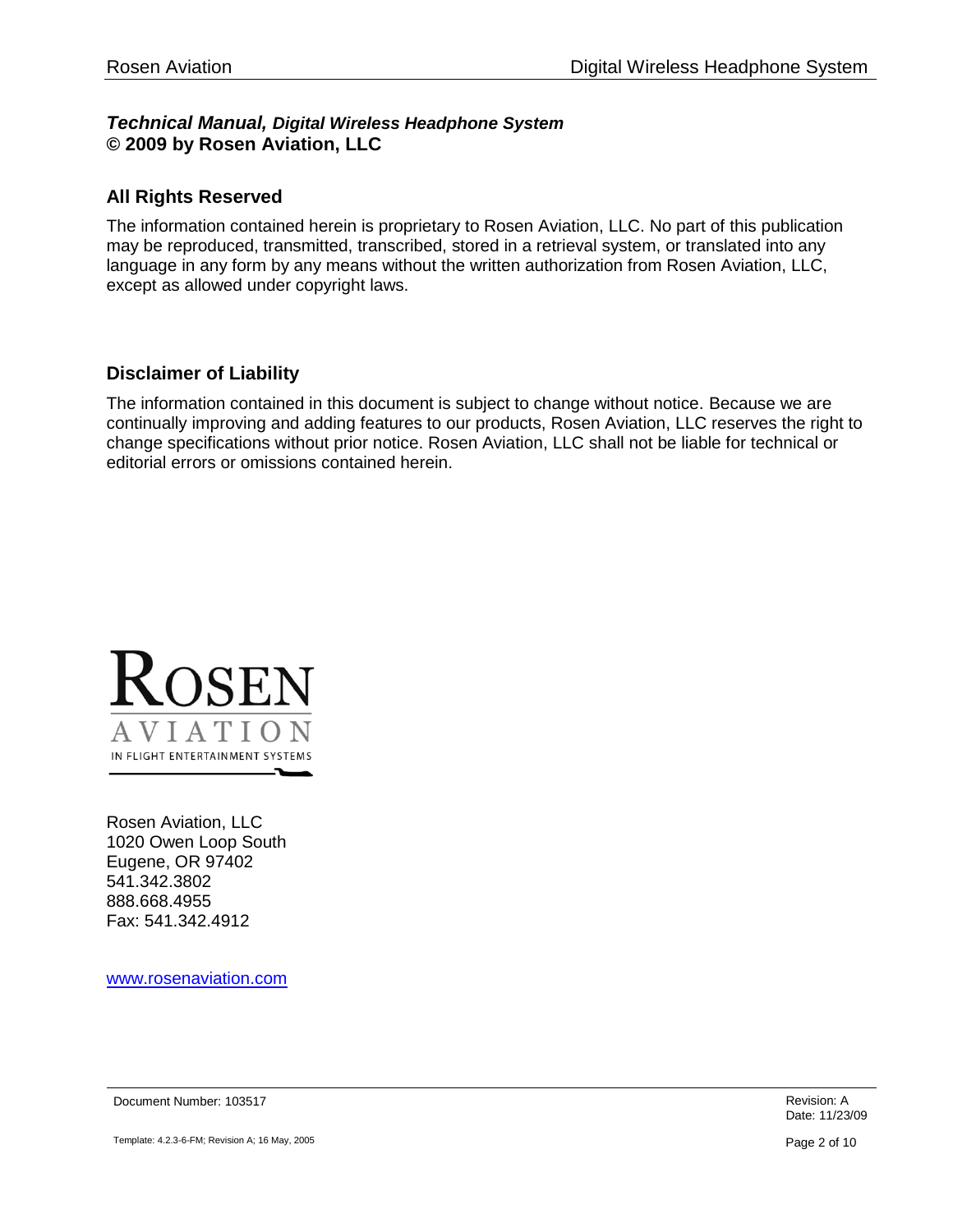# **Contents**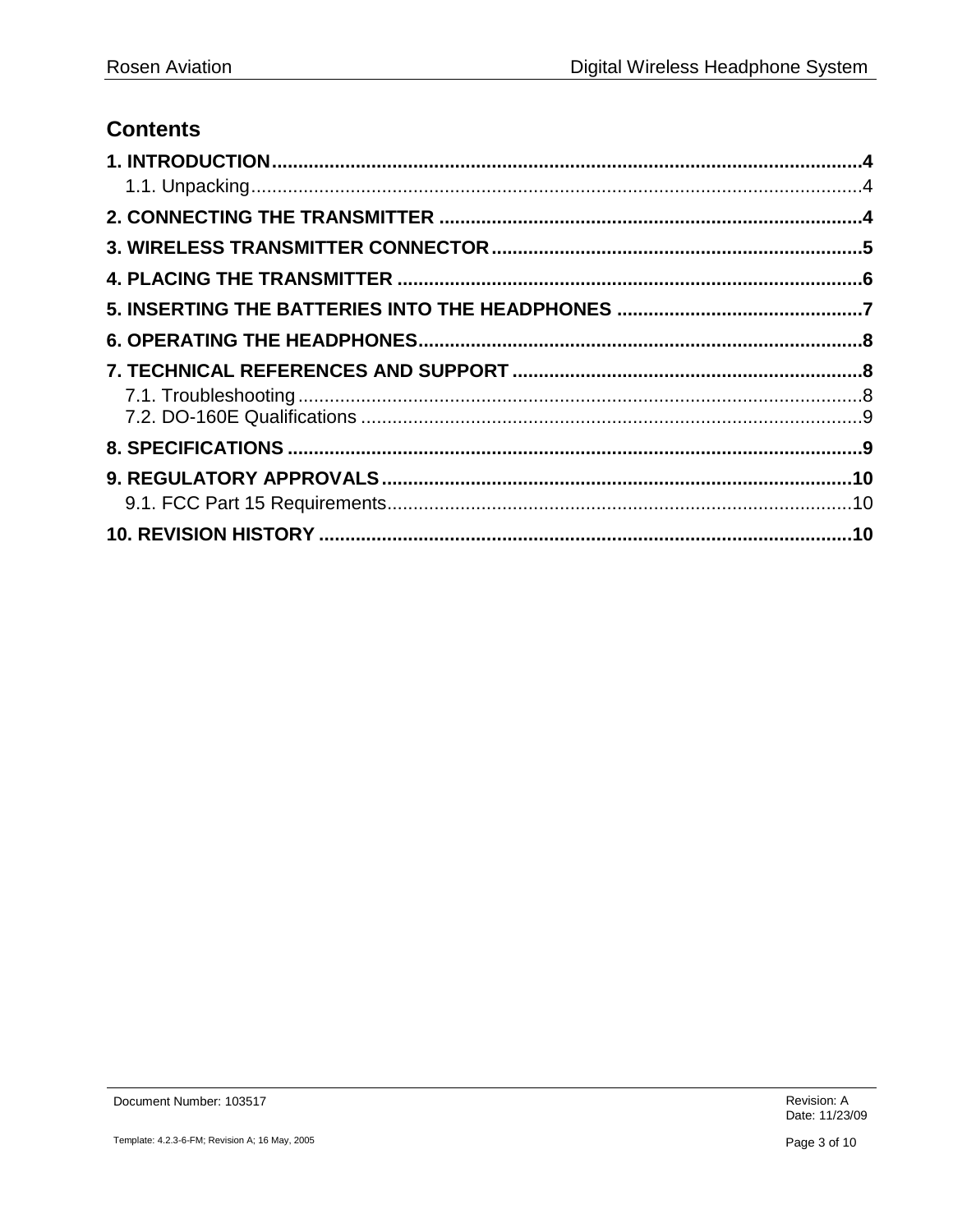# <span id="page-3-0"></span>**1. INTRODUCTION**

The Digital Wireless Headphone System consists of a 5.8 GHz transmitter and 5.8 GHz headphones. The transmitter features three audio inputs and a pilot microphone input. The pilot microphone input will override the other inputs when active. The unit is designed to integrate into any entertainment system with analog audio capability.

This guide describes general configuration information for the Rosen Wireless Headphone Transmitter with any audio source equipment to supplement the Outline & Installation Drawing (P/N **0700-010-CD**).

**Note:** Only trained and qualified personnel should perform installation and service.

#### <span id="page-3-1"></span>**1.1. Unpacking**

The parts shipped with the 5.8 GHz Digital Wireless Transmitter include:

- One 5.8 GHz digital audio transmitter (P/N **0700-010**)
- One connector kit (P/N **0300-043**)

The parts shipped with the 5.8 GHz Digital Wireless Headphones include:

- One set of 5.8 GHz Digital Wireless Headphones (P/N **0500-101**)
- Two AA batteries (P/N **BAT-AA**)

**DRAMPTICE** Drawings available at [www.rosenaviation.com.](http://www.rosenaviation.com/)

From the [Rosen Aviation](http://www.rosenaviation.com/) home page, select **Support Drawings and Pinouts**, and then look in the drawings table for the Wireless Transmitter.

#### <span id="page-3-2"></span>**2. CONNECTING THE TRANSMITTER**

The transmitter provides interfaces to connect three audio sources and the pilot microphone. Use the pinout descriptions on page 2 of the Outline & Installation drawing to assist in the wiring process. Pay close attention to the pinout information while completing wiring connections.

**Note:** The wireless transmitter and headphones are for entertainment purposes only; connect the transmitter to the non-critical power bus.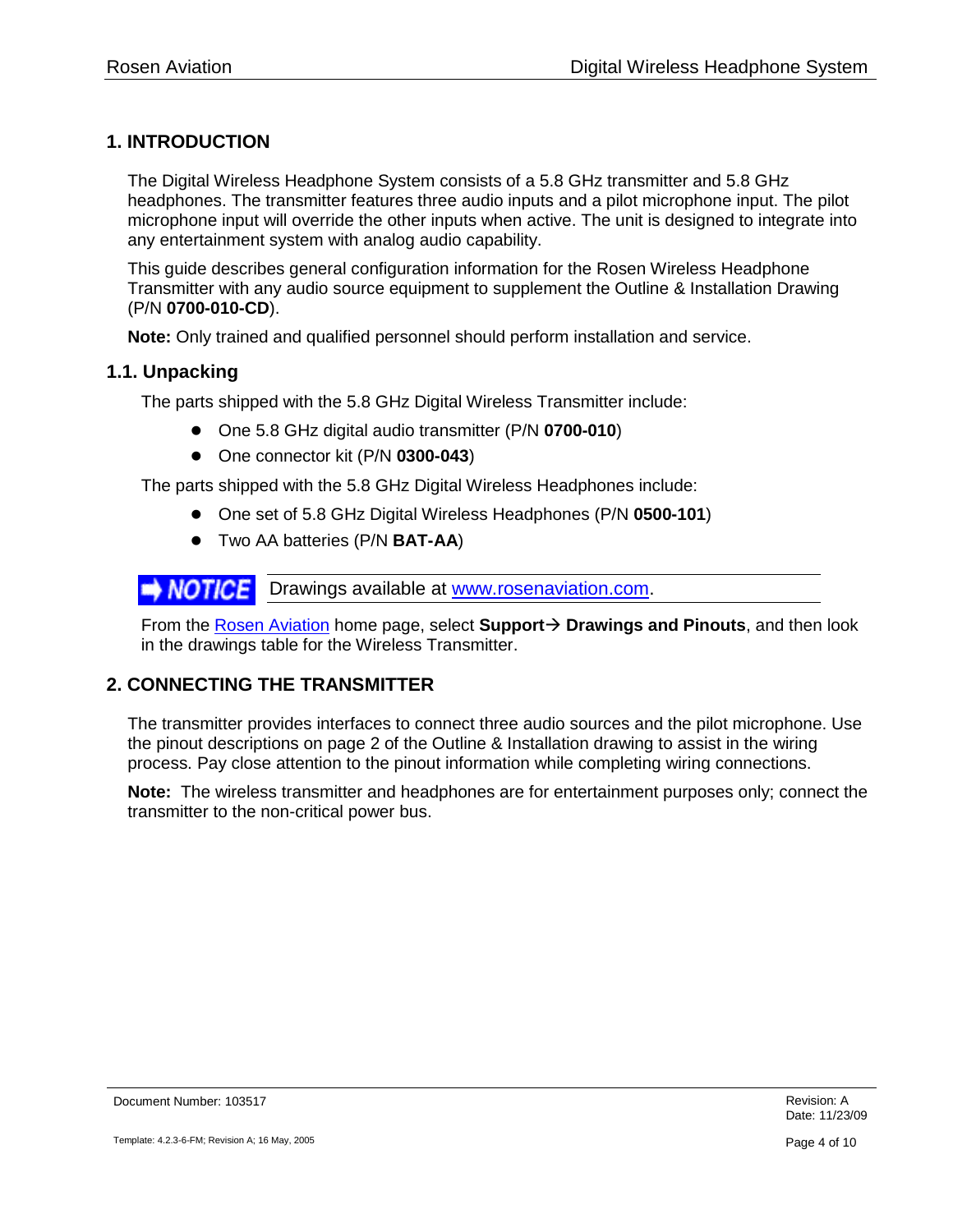# <span id="page-4-0"></span>**3. WIRELESS TRANSMITTER CONNECTOR**

| Pin#           | <b>Signal</b>         | <b>Comment</b>               |
|----------------|-----------------------|------------------------------|
| 1              | 28 Volts              | Power                        |
| $\overline{2}$ | Audio #1 Left Signal  | Input                        |
| 3              | Audio #1 Right Signal | Input                        |
| $\overline{4}$ | Audio #2 Left Signal  | Input                        |
| 5              | Audio #2 Right Signal | Input                        |
| 6              | Audio #3 Left Signal  | Input                        |
| 7              | Audio #3 Right Signal | Input                        |
| 8              | Microphone Signal     | Input                        |
| 9              | PA Override           | Momentary or Constant Ground |
| 10             | 28 Volt Return        | <b>GND</b>                   |
| 11             | Audio #1 Left Return  | Input                        |
| 12             | Audio #1 Right Return | Input                        |
| 13             | Audio #2 Left Return  | Input                        |
| 14             | Audio #2 Right Return | Input                        |
| 15             | Audio #3 Left Return  | Input                        |
| 16             | Audio #3 Right Return | Input                        |
| 17             | Microphone Return     | Input                        |
| 18             | Reserved              | Reserved                     |
| 19             | Reserved              | Reserved                     |
| 20             | Reserved              | Reserved                     |
| 21             | Reserved              | Reserved                     |
| 22             | Reserved              | Reserved                     |
| 23             | Reserved              | Reserved                     |
| 24             | Reserved              | Reserved                     |
| 25             | Reserved              | Reserved                     |
| 26             | Reserved              | Reserved                     |

Table 1 Wireless Transmitter J1 Connector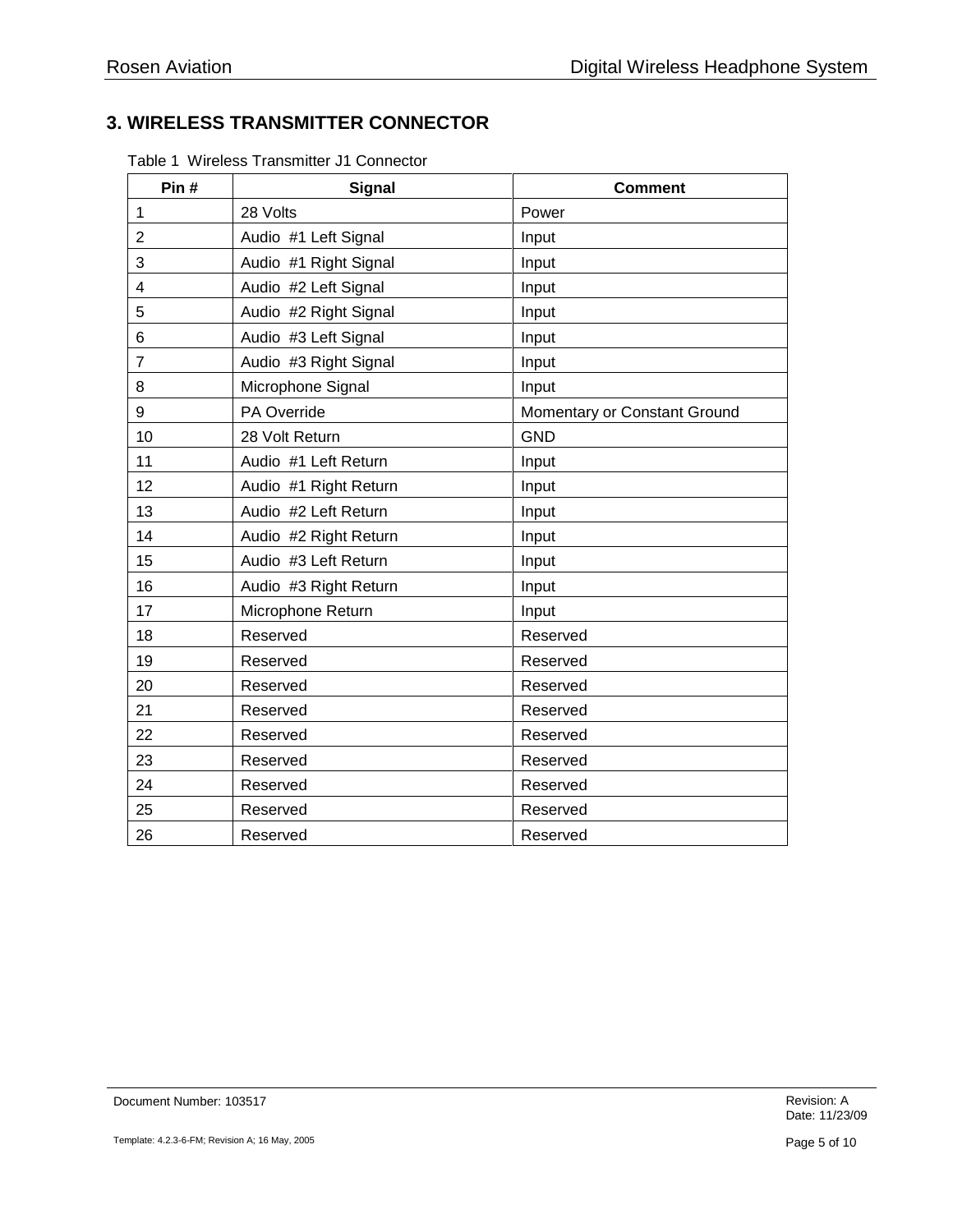# <span id="page-5-0"></span>**4. PLACING THE TRANSMITTER**

The wall-mounted transmitter must be mounted with the J1 connector pointing toward the ceiling of the aircraft cabin. It can be placed behind a bulkhead or other wall, as long as the bulkhead or wall is made of composite or wood material.



Install transmitter so that J1 connector points toward aircraft ceiling

This is the antenna face. For best results, the transmitter will be wall-mounted in front of passenger seating with the antenna facing aft.

Figure 1 Digital wireless headphone transmitter

For acceptable performance, the transmitter is to be mounted so that the antenna is aligned along the aircraft longitudinal axis. The optimal installation is with the transmitter in the front of passenger seating pointing aft.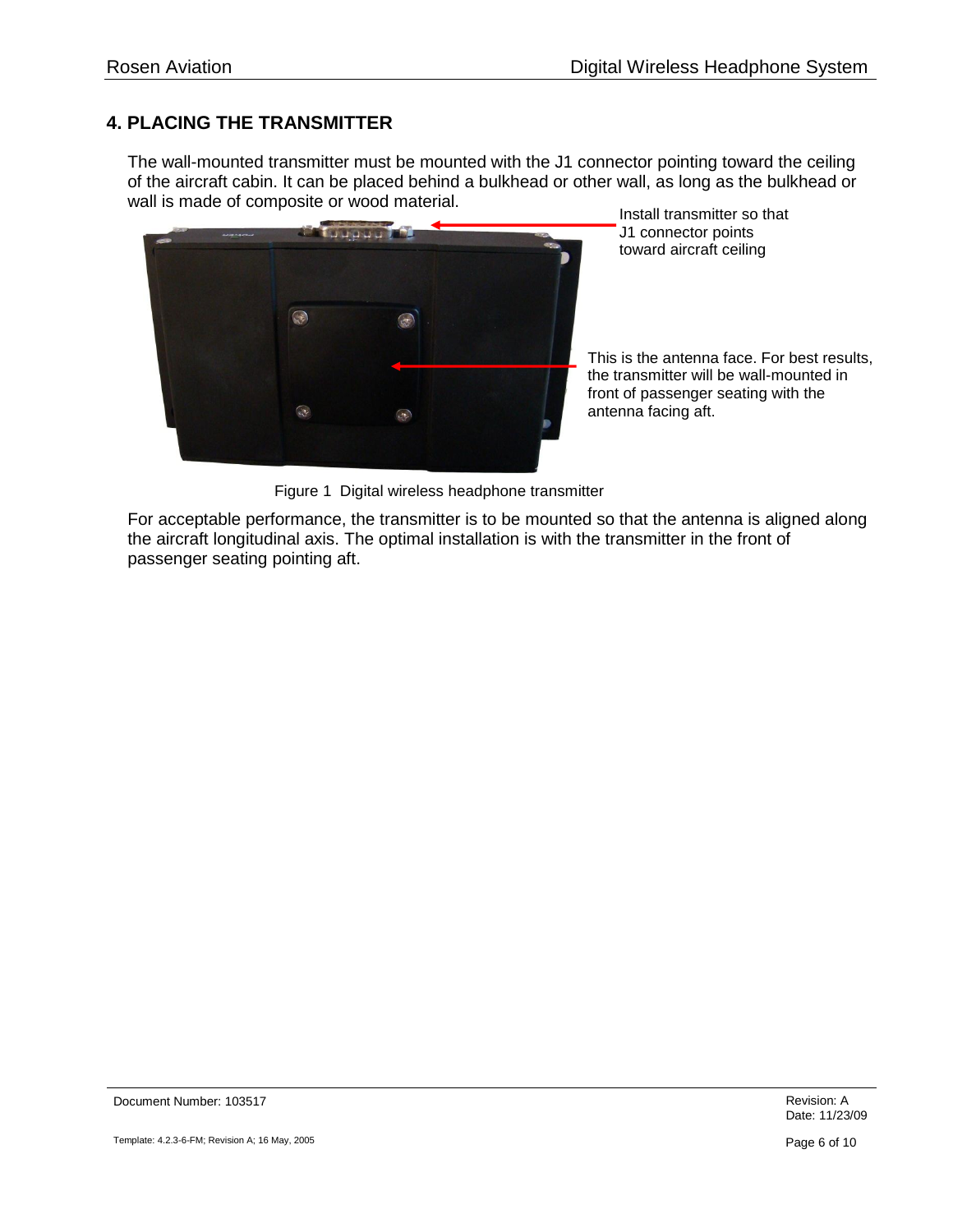.

# <span id="page-6-0"></span>**5. INSERTING THE BATTERIES INTO THE HEADPHONES**

There are two battery compartments, one in each earpiece.

- 1. To open the battery compartment, press the center of outer edge of either earpiece firmly – the battery compartment lid will pop open.
- 2. Insert the battery by pressing the bottom of the battery down against the spring at the bottom of the battery compartment. The battery should snap into place.
- 3. To remove the battery, pull the top of the battery down against the spring at the bottom of the battery compartment.
- 4. Close the battery compartment by pushing the middle section of the lid.





Figure 2 Right earpiece Figure 3 Open battery compartment

**Note:** Never leave batteries inside the headphones for long periods of time to prevent damage to the headphones from leaking batteries.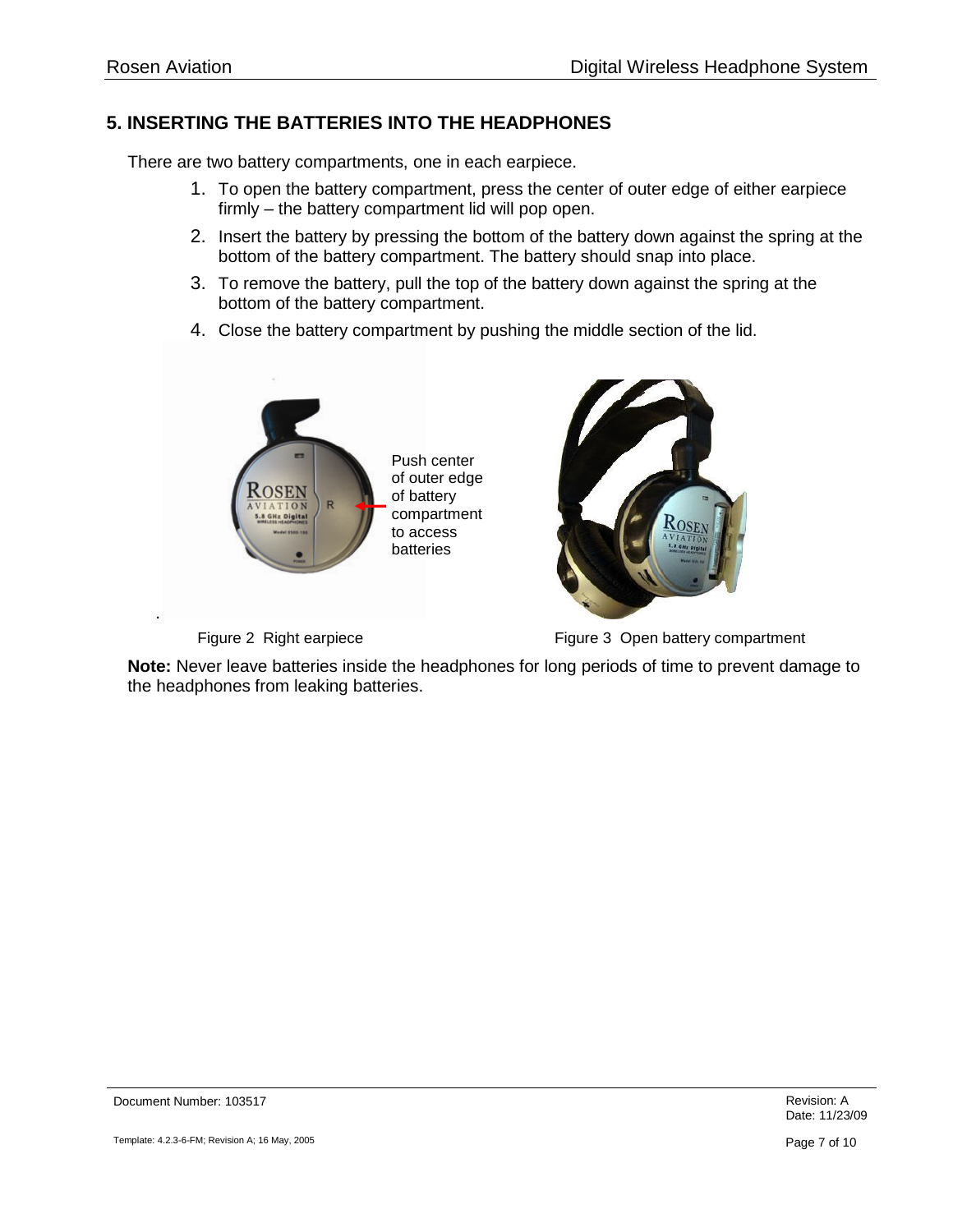# <span id="page-7-0"></span>**6. OPERATING THE HEADPHONES**

The aircraft must be powered up before the headphones will function. Set the volume control of the headphones to minimum. Press the power button on the headphones. Once the headphones detect a signal, the LED indicator on the headphones will turn green and the transmitter will transmit the audio signal. If no signal is detected, the LED indicator will be red.



**TIP:** For best results, wear headphones straight up instead of sideways.

Turn on the headphones and slowly increase the volume, using the volume control on the headphones to adjust the volume to the desired level.

Switch between the audio sources using the small channel select switch on the headphones. How the transmitter is installed determines what sources are available.

After each use, be sure to switch off the headphones to extend battery life.

When the headphones detect no signal for more than one minute, the headphones will power off and the LED indicator will go out. Reactivate the headphones by pressing the power button.

# <span id="page-7-1"></span>**7. TECHNICAL REFERENCES AND SUPPORT**

#### <span id="page-7-2"></span>**7.1. Troubleshooting**

If the transmitter or headphones do not function properly, refer to the following troubleshooting tips for symptoms and possible solutions before contacting Rosen Aviation field support.

| <b>Problem</b>                                | <b>What to Do</b>                                         |
|-----------------------------------------------|-----------------------------------------------------------|
| The transmitter power indicator<br>is not lit | • Check the wiring to ensure that 28V is present on pin 1 |
| No audio at headphones                        | • Ensure batteries are inserted propertly                 |
|                                               | Slowly increase volume at the headphones                  |
| Audio drops out intermittently                | Eliminate possible causes of strong interference          |
|                                               | Check battery voltage or replace batteries                |

Table 2 Troubleshooting tips and solutions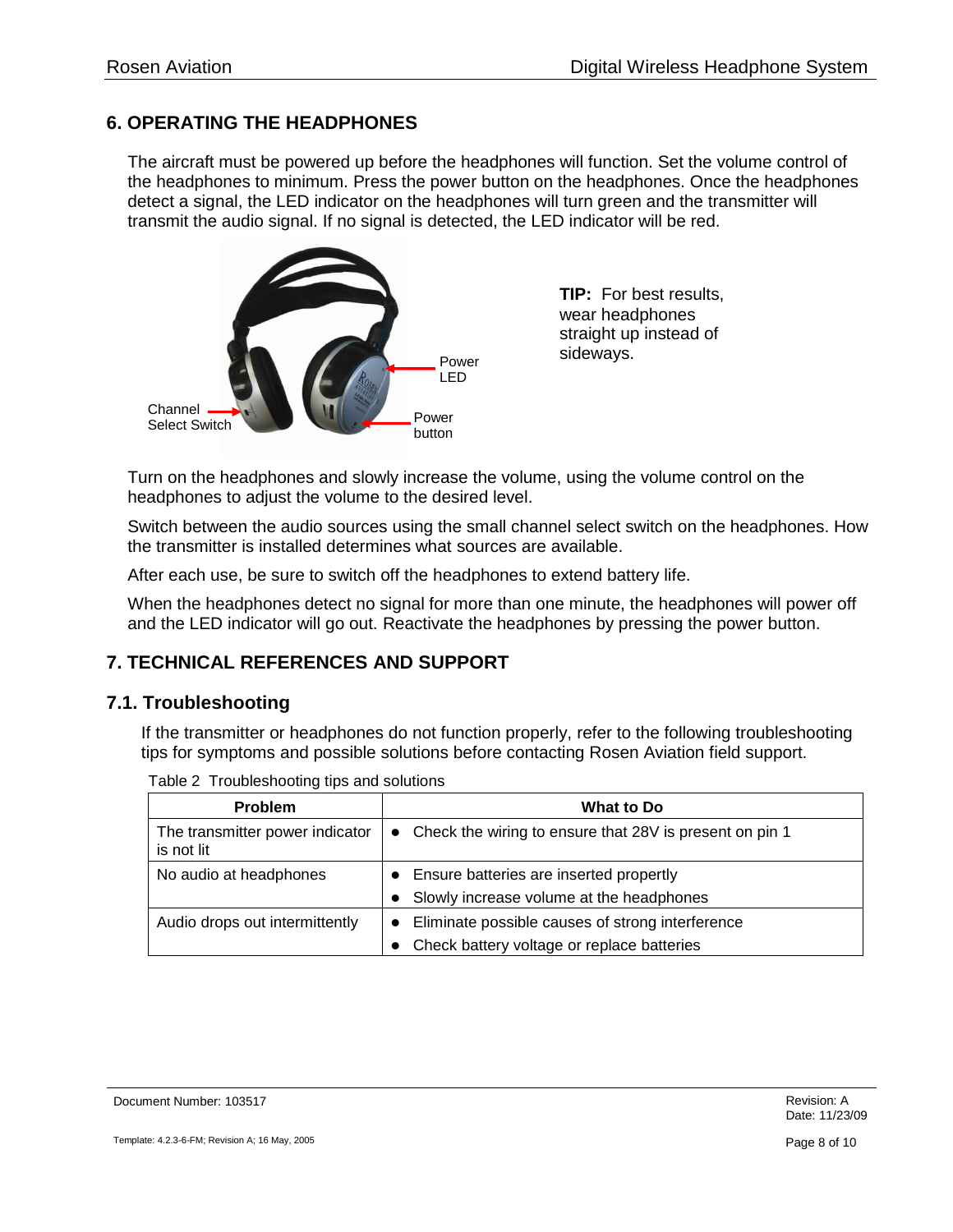# <span id="page-8-0"></span>**7.2. DO-160E Qualifications**

Table 3 DO-160E qualifications

| <b>Description</b>                                                  | <b>DO-160E</b><br><b>Section</b> | <b>Transmitter</b><br><b>DO-160E</b><br>Category | <b>Headphones</b><br><b>DO-160E</b><br>Category |
|---------------------------------------------------------------------|----------------------------------|--------------------------------------------------|-------------------------------------------------|
| Temperature and Altitude                                            | 4.0                              | A <sub>1</sub>                                   | A1                                              |
| <b>Temperature Variation</b>                                        | 5.0                              | C                                                | С                                               |
| <b>Humidity</b>                                                     | 6.0                              | A                                                | A                                               |
| Operational Shocks & Crash<br>Safety                                | 7.0                              | B                                                | N/A                                             |
| Vibration                                                           | 8.0                              | S, Curve B                                       | N/A                                             |
| <b>Magnetic Effect</b>                                              | 15.0                             | Ζ                                                | Ζ                                               |
| Power Input                                                         | 16.0                             | Z/B                                              | N/A                                             |
| <b>Voltage Spike</b>                                                | 17.0                             | A                                                | N/A                                             |
| <b>Audio Frequency Conducted</b><br>Susceptibility - Power Inputs   | 18.0                             | Z                                                | N/A                                             |
| <b>Induced Signal Susceptibility</b>                                | 19.0                             | AC.                                              | AC                                              |
| Radio Frequency Susceptibility<br>(Radiated & Conducted)            | 20.0                             | Т                                                | т                                               |
| <b>Emission of Radio Frequency</b><br>Energy (Radiated & Conducted) | 21.0                             | B                                                | в                                               |
| Electrostatic Discharge (ESD)                                       | 25.0                             | A                                                | A                                               |
| Fire, Flammability                                                  | 26.0                             | N/A                                              | N/A                                             |

# <span id="page-8-1"></span>**8. SPECIFICATIONS**

Table 4 Wireless headphone specifications

| Type                         | Dynamic, closed                         |
|------------------------------|-----------------------------------------|
| <b>Operating Time</b>        | Maximum 100 hours with two AA batteries |
| <b>Frequency Response</b>    | $17$ kHz                                |
| <b>Power Requirements</b>    | Two AA batteries (included)             |
| Maximum Sound Pressure Level | 100dB                                   |
| Warranty                     | 2-year                                  |